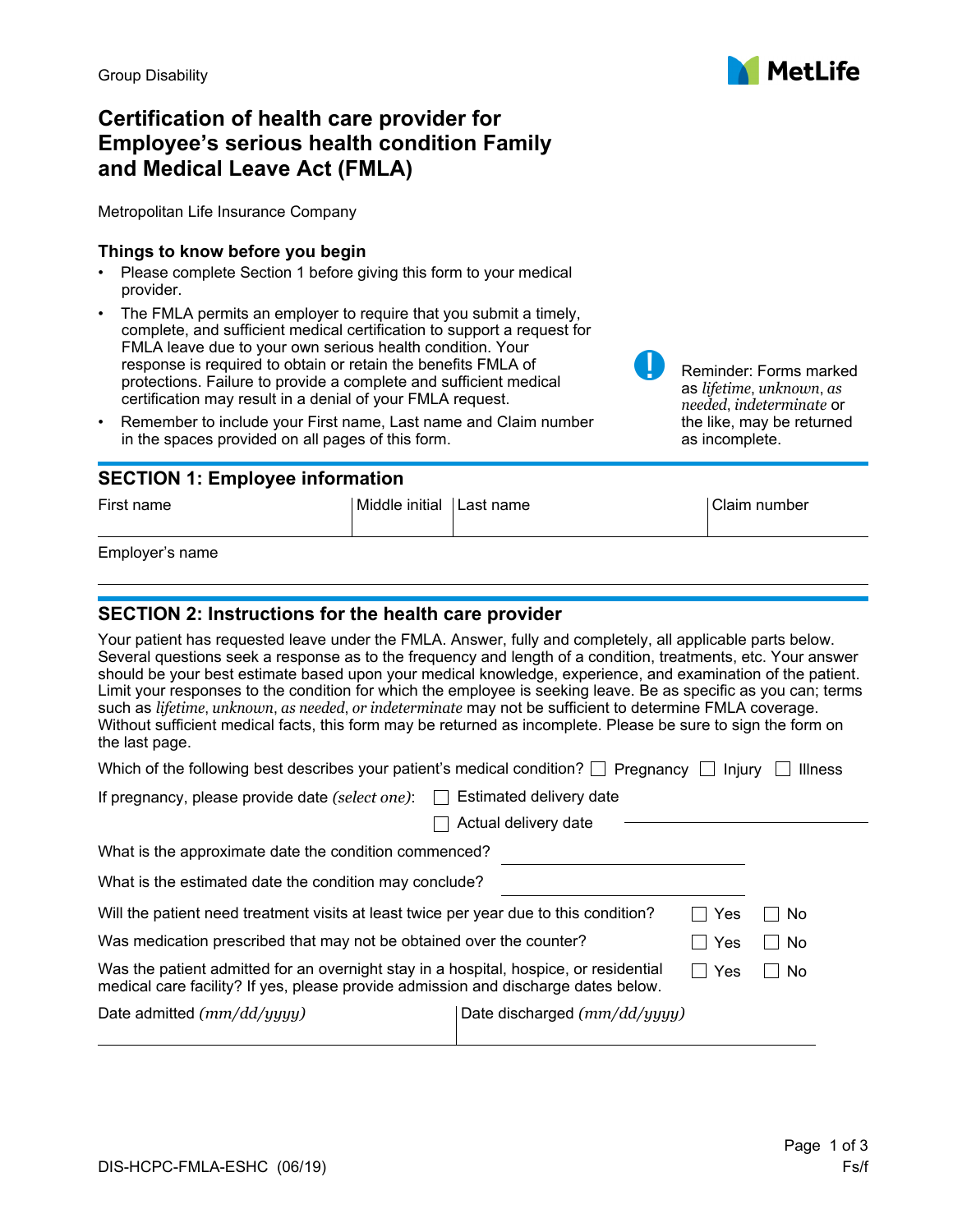| Dates you treated the patient for this condition:<br>First visit (mm/dd/yyyy)<br>Last visit $(mm/dd/yyyy)$<br>Next visit $(mm/dd/yyyy)$<br>Are there any other treating physicians or consultants involved in your patient's care? $\Box$ Yes<br>No<br>In the space provided below, please describe relevant medical facts, if any, related to the condition for which<br>the employee seeks leave from work (i.e., pregnancy complications, or any regimen of continuing treatment<br>such as the use of specialized equipment).<br>Note to California physicians: You may not disclose your patient's diagnosis without your patient's consent.<br><b>Job restriction details:</b><br>Were you provided with a job description for your patient, or did you discuss the<br>No<br>Yes<br>essential functions of their job?<br>Is the employee unable to perform any of his/her job functions due to the condition? $\Box$ Yes<br><b>No</b><br>If so, identify the job functions the employee is unable to perform:<br><b>SECTION 3: Amount of leave needed</b><br>Continuous absence details: Will your patient need to be absent from work for a single continuous period of<br>time due to their own serious health condition? If so, please select the checkbox below and provide accurate or<br>estimated dates for this period of absence.<br>Start date (mm/dd/yyyy)<br>End date $(mm/dd/yyyy)$<br>Single continuous absence period<br>Intermittent absence details: Will your patient need an intermittent absence and/or reduced work schedule<br>due to their own serious health condition? If so, please check the box below and provide approximately how<br>long your patient will need the intermittent absence outlined below.<br>Start date (mm/dd/yyyy)<br>End date $(mm/dd/yyyy)$<br>Intermittent absence/Reduced work schedule<br>Based upon the patient's medical history and your knowledge of the medical condition, estimate the frequency<br>of flare-ups and the duration of related incapacity that the patient may have.<br>Example:<br>FREQUENCY of episode $02$ times per: $\Box$ week, or $\boxtimes$ month, or $\Box$ year<br>LENGTH of episode: $minute(s)$ 01 hour(s) full day(s) | First name | Middle initial | Last name | Claim number |
|--------------------------------------------------------------------------------------------------------------------------------------------------------------------------------------------------------------------------------------------------------------------------------------------------------------------------------------------------------------------------------------------------------------------------------------------------------------------------------------------------------------------------------------------------------------------------------------------------------------------------------------------------------------------------------------------------------------------------------------------------------------------------------------------------------------------------------------------------------------------------------------------------------------------------------------------------------------------------------------------------------------------------------------------------------------------------------------------------------------------------------------------------------------------------------------------------------------------------------------------------------------------------------------------------------------------------------------------------------------------------------------------------------------------------------------------------------------------------------------------------------------------------------------------------------------------------------------------------------------------------------------------------------------------------------------------------------------------------------------------------------------------------------------------------------------------------------------------------------------------------------------------------------------------------------------------------------------------------------------------------------------------------------------------------------------------------------------------------------------------------------------------------------------------------------------------------------------------|------------|----------------|-----------|--------------|
|                                                                                                                                                                                                                                                                                                                                                                                                                                                                                                                                                                                                                                                                                                                                                                                                                                                                                                                                                                                                                                                                                                                                                                                                                                                                                                                                                                                                                                                                                                                                                                                                                                                                                                                                                                                                                                                                                                                                                                                                                                                                                                                                                                                                                    |            |                |           |              |
|                                                                                                                                                                                                                                                                                                                                                                                                                                                                                                                                                                                                                                                                                                                                                                                                                                                                                                                                                                                                                                                                                                                                                                                                                                                                                                                                                                                                                                                                                                                                                                                                                                                                                                                                                                                                                                                                                                                                                                                                                                                                                                                                                                                                                    |            |                |           |              |
|                                                                                                                                                                                                                                                                                                                                                                                                                                                                                                                                                                                                                                                                                                                                                                                                                                                                                                                                                                                                                                                                                                                                                                                                                                                                                                                                                                                                                                                                                                                                                                                                                                                                                                                                                                                                                                                                                                                                                                                                                                                                                                                                                                                                                    |            |                |           |              |
|                                                                                                                                                                                                                                                                                                                                                                                                                                                                                                                                                                                                                                                                                                                                                                                                                                                                                                                                                                                                                                                                                                                                                                                                                                                                                                                                                                                                                                                                                                                                                                                                                                                                                                                                                                                                                                                                                                                                                                                                                                                                                                                                                                                                                    |            |                |           |              |
|                                                                                                                                                                                                                                                                                                                                                                                                                                                                                                                                                                                                                                                                                                                                                                                                                                                                                                                                                                                                                                                                                                                                                                                                                                                                                                                                                                                                                                                                                                                                                                                                                                                                                                                                                                                                                                                                                                                                                                                                                                                                                                                                                                                                                    |            |                |           |              |
|                                                                                                                                                                                                                                                                                                                                                                                                                                                                                                                                                                                                                                                                                                                                                                                                                                                                                                                                                                                                                                                                                                                                                                                                                                                                                                                                                                                                                                                                                                                                                                                                                                                                                                                                                                                                                                                                                                                                                                                                                                                                                                                                                                                                                    |            |                |           |              |
|                                                                                                                                                                                                                                                                                                                                                                                                                                                                                                                                                                                                                                                                                                                                                                                                                                                                                                                                                                                                                                                                                                                                                                                                                                                                                                                                                                                                                                                                                                                                                                                                                                                                                                                                                                                                                                                                                                                                                                                                                                                                                                                                                                                                                    |            |                |           |              |
|                                                                                                                                                                                                                                                                                                                                                                                                                                                                                                                                                                                                                                                                                                                                                                                                                                                                                                                                                                                                                                                                                                                                                                                                                                                                                                                                                                                                                                                                                                                                                                                                                                                                                                                                                                                                                                                                                                                                                                                                                                                                                                                                                                                                                    |            |                |           |              |
|                                                                                                                                                                                                                                                                                                                                                                                                                                                                                                                                                                                                                                                                                                                                                                                                                                                                                                                                                                                                                                                                                                                                                                                                                                                                                                                                                                                                                                                                                                                                                                                                                                                                                                                                                                                                                                                                                                                                                                                                                                                                                                                                                                                                                    |            |                |           |              |
|                                                                                                                                                                                                                                                                                                                                                                                                                                                                                                                                                                                                                                                                                                                                                                                                                                                                                                                                                                                                                                                                                                                                                                                                                                                                                                                                                                                                                                                                                                                                                                                                                                                                                                                                                                                                                                                                                                                                                                                                                                                                                                                                                                                                                    |            |                |           |              |
|                                                                                                                                                                                                                                                                                                                                                                                                                                                                                                                                                                                                                                                                                                                                                                                                                                                                                                                                                                                                                                                                                                                                                                                                                                                                                                                                                                                                                                                                                                                                                                                                                                                                                                                                                                                                                                                                                                                                                                                                                                                                                                                                                                                                                    |            |                |           |              |
|                                                                                                                                                                                                                                                                                                                                                                                                                                                                                                                                                                                                                                                                                                                                                                                                                                                                                                                                                                                                                                                                                                                                                                                                                                                                                                                                                                                                                                                                                                                                                                                                                                                                                                                                                                                                                                                                                                                                                                                                                                                                                                                                                                                                                    |            |                |           |              |
|                                                                                                                                                                                                                                                                                                                                                                                                                                                                                                                                                                                                                                                                                                                                                                                                                                                                                                                                                                                                                                                                                                                                                                                                                                                                                                                                                                                                                                                                                                                                                                                                                                                                                                                                                                                                                                                                                                                                                                                                                                                                                                                                                                                                                    |            |                |           |              |
|                                                                                                                                                                                                                                                                                                                                                                                                                                                                                                                                                                                                                                                                                                                                                                                                                                                                                                                                                                                                                                                                                                                                                                                                                                                                                                                                                                                                                                                                                                                                                                                                                                                                                                                                                                                                                                                                                                                                                                                                                                                                                                                                                                                                                    |            |                |           |              |
|                                                                                                                                                                                                                                                                                                                                                                                                                                                                                                                                                                                                                                                                                                                                                                                                                                                                                                                                                                                                                                                                                                                                                                                                                                                                                                                                                                                                                                                                                                                                                                                                                                                                                                                                                                                                                                                                                                                                                                                                                                                                                                                                                                                                                    |            |                |           |              |
| <b>FREQUENCY of episode</b> times per: $\Box$ week, or $\Box$ month, or $\Box$ year                                                                                                                                                                                                                                                                                                                                                                                                                                                                                                                                                                                                                                                                                                                                                                                                                                                                                                                                                                                                                                                                                                                                                                                                                                                                                                                                                                                                                                                                                                                                                                                                                                                                                                                                                                                                                                                                                                                                                                                                                                                                                                                                |            |                |           |              |
| <b>LENGTH of episode:</b> $minute(s)$ hour(s) full day(s)                                                                                                                                                                                                                                                                                                                                                                                                                                                                                                                                                                                                                                                                                                                                                                                                                                                                                                                                                                                                                                                                                                                                                                                                                                                                                                                                                                                                                                                                                                                                                                                                                                                                                                                                                                                                                                                                                                                                                                                                                                                                                                                                                          |            |                |           |              |
|                                                                                                                                                                                                                                                                                                                                                                                                                                                                                                                                                                                                                                                                                                                                                                                                                                                                                                                                                                                                                                                                                                                                                                                                                                                                                                                                                                                                                                                                                                                                                                                                                                                                                                                                                                                                                                                                                                                                                                                                                                                                                                                                                                                                                    |            |                |           |              |
|                                                                                                                                                                                                                                                                                                                                                                                                                                                                                                                                                                                                                                                                                                                                                                                                                                                                                                                                                                                                                                                                                                                                                                                                                                                                                                                                                                                                                                                                                                                                                                                                                                                                                                                                                                                                                                                                                                                                                                                                                                                                                                                                                                                                                    |            |                |           |              |